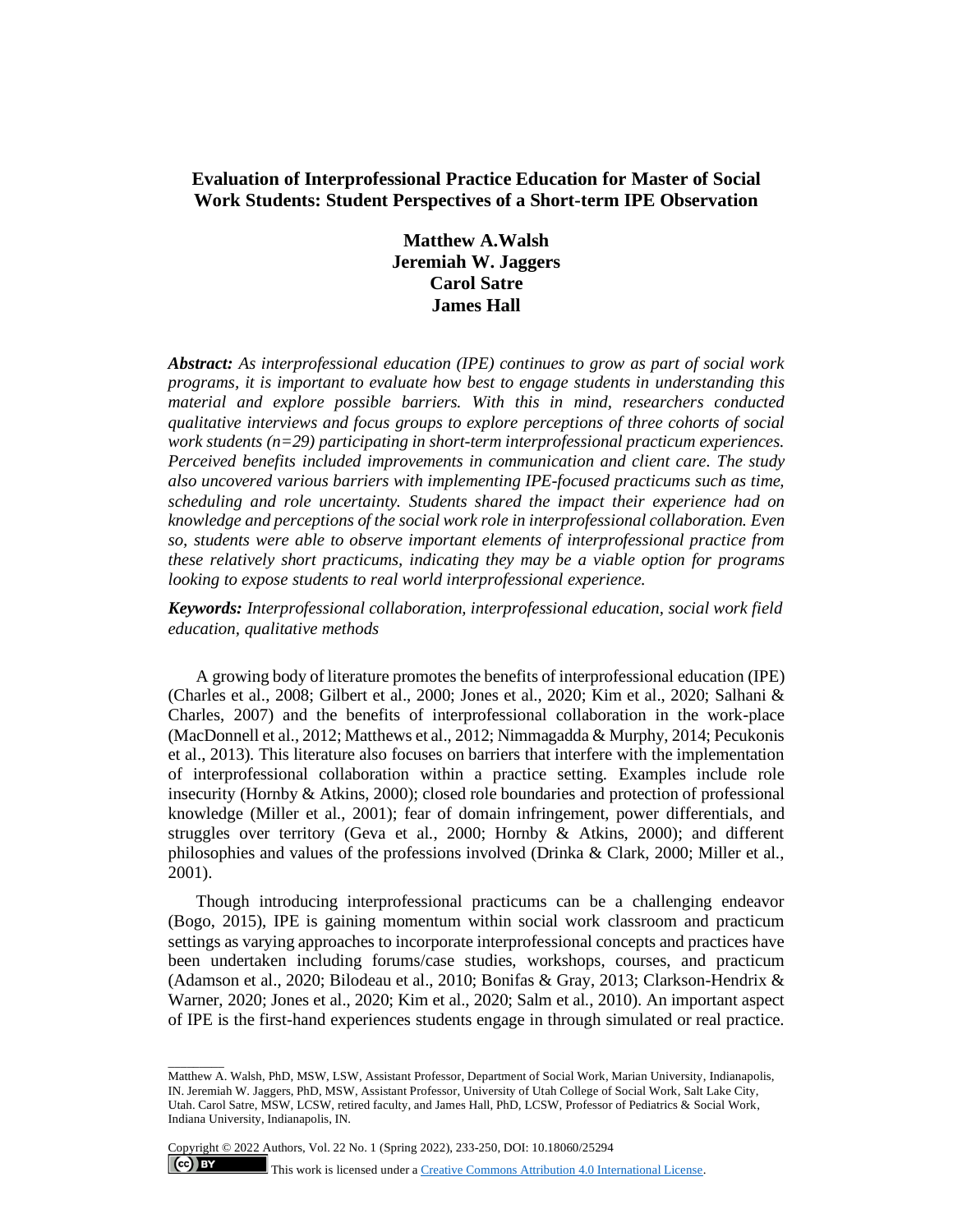As more social work programs incorporate IPE into their curriculum, it is important to explore how students view interprofessional collaboration.

Social work students who have engaged in interprofessional collaboration have identified benefits such as enhanced overall learning, exposure to other professionals, and the opportunity to expose other professionals to social work and the role it can play in interprofessional teams (Charles et al., 2011). Students have also expressed how interprofessional opportunities enabled them to gain insight into other roles and fostered respect for each profession among the interprofessional team (Lumague, 2006; Salm et al., 2010). Additionally, interprofessional experiences allow students to gain a deeper understanding and appreciation of their own professions (Salm et al., 2010) and interprofessional collaboration as a whole (Holmes et al., 2020). Students who participate in simulations, case studies, or interprofessional forums have shown improvement in interprofessional skills and attitudes (Kim et al., 2020).

### **Field Education and IPE**

Field education is the cornerstone of social work education as the Council on Social Work Education (CSWE) designated it as the signature pedagogy in 2008 (CSWE, 2008). Field education in social work has relied on a voluntary agency-based model where social work programs ask local agencies to provide high quality learning experiences to prepare the next generation of social workers (Bogo, 2015). However, finding enough quality sites or qualified and willing field instructors can be challenging in general (Greenblatt et al., 2019). As a result, rotational models where students spend shorter amounts of time with multiple supervisors and even multiple organizations can be used as an alternative to the traditional year-long approach with one supervisor (Birkenmaier et al., 2012; Lawrence et al., 2007). Well-established in the medical field (Gough & Wilks, 2012), rotational models are now emerging within social work programs (Birkenmaier et al., 2012; Lawrence et al., 2007). Rotational models allow supervisors who may not be able to commit to a full year of supervision to play a role in field education (Ivry et al., 2005; Muskat et al., 2011) while allowing students the benefit of being exposed to multiple systems and teaching and practice styles (Gough & Wilks, 2012; Greenblatt et al., 2019).

Despite the benefits, both supervisors and students have identified negative aspects of this approach. Reported challenges include students experiencing fragmented learning, limited opportunities for in-depth work with clients, and anxiety and decreased selfconfidence due to frequent transitions (Gough & Wilks, 2012). Additionally, the shortened time period can negatively affect the supervisor-student relationship (Vassos et al., 2018). By the time the supervisor and student develop rapport and the student starts honing their skills, the student moves onto the next rotation (Greenblatt et al., 2019). Finally, both students and supervisors may feel overwhelmed by the amount and pace of the work (Greenblatt et al., 2019).

The Interprofessional Education Collaborative (IPEC) has outlined four competencies of interprofessional collaborative practice which encompass values/ethics, roles/responsibilities, interprofessional communication, and teams and teamwork (IPEC, 2016). The IPEC is supported by CSWE (IPEC, 2016), which itself supports IPE (CSWE,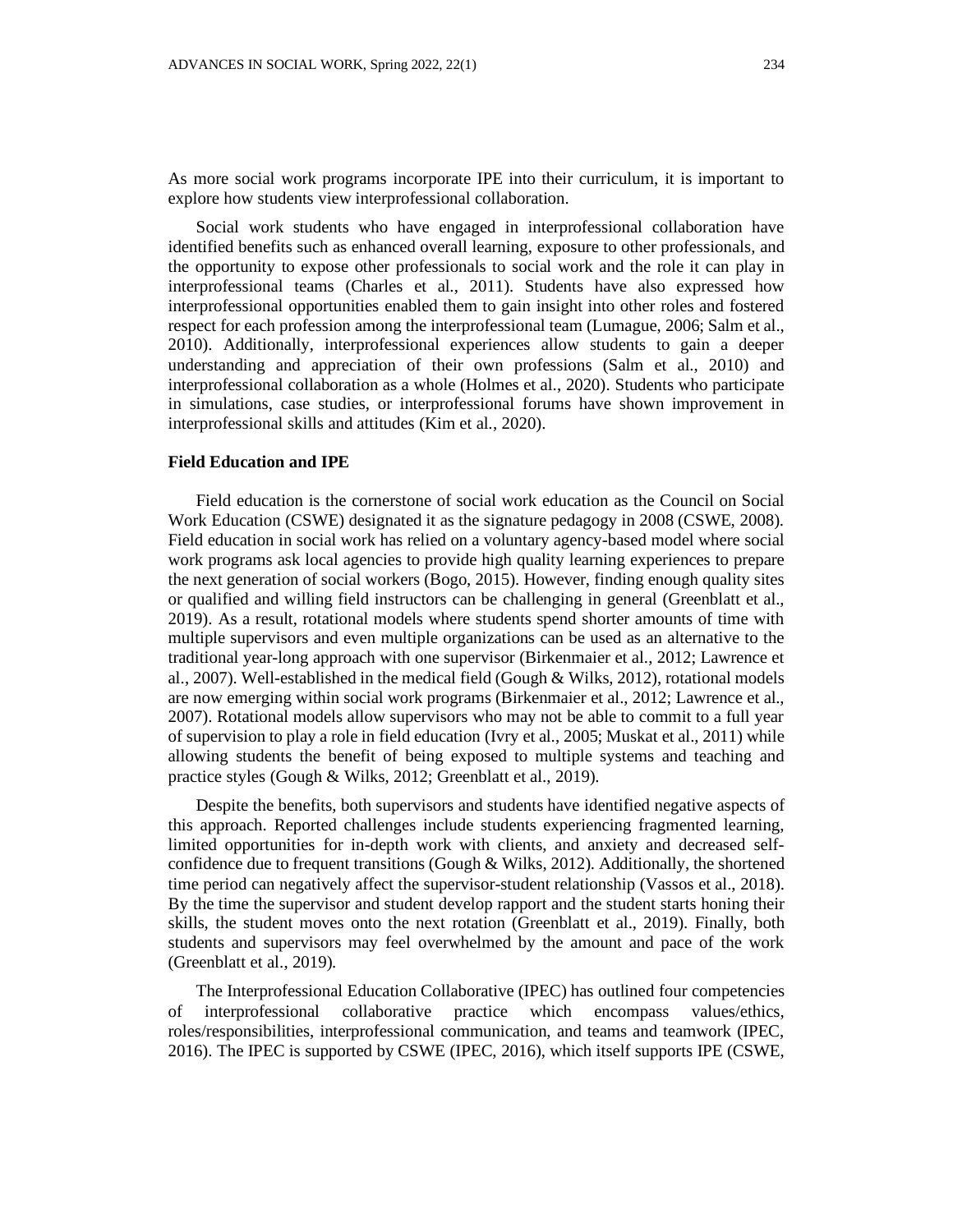examined (Clarkson-Hendrix & Warner, 2020), interprofessional experiences like workshops, forums, or case studies are better represented in the literature (Adamson et al., 2020; Bolin & Chapman, 2013; Bonifas & Gray, 2013; Clarkson-Hendrix & Warner, 2020; Comer & Rao, 2016; Jones et al., 2020; Kim et al., 2020).

### **Health Research Service Administration (HRSA) Fellowship**

This study of interprofessional training was supported by a three-year grant from the Department of Health and Human Service's HRSA. This national training program focused on assisting MSW students in enhancing their practice knowledge and skills regarding transitional age youth (TAY) in behavioral health settings. The training program included three cohorts (one cohort per academic year) for a total of 98 MSW students. All fellows (students who participated in the program) had to apply to the program and were selected by a committee based on a combination of academic performance, references, and personal statements.

Fellows were required to attend monthly seminars on topics related to the needs and special considerations of TAY. Additionally, fellows were required to complete two practicum settings--one 640 hour practicum required by the school and one lasting between 32-64 hours that was specifically designed by the grant team to expose fellows to primary care settings and interprofessional collaboration. As such, fellows were placed primarily in local primary care settings and clinics that employed social workers in interprofessional modalities. In these short-term practicum settings, fellows were able to witness collaborations between teams involving doctors, nurses, dieticians, pharmacists, and social workers. Though students may have had elements of interprofessional collaboration in their required practicum, this additional practicum was explicitly designed to expose them to interprofessional collaboration concepts. Furthermore, students were required to write reflections highlighting the concepts they learned and to critique what they witnessed in practicum sites.

It is this second, additional practicum that is the focus of this study, particularly,the experiences and perceptions students had regarding their interprofessional learning. Though not a rotational model in the traditional sense, these short-term practicum experiences did have features of the rotational model as students were placed in truncated placements. Time constraints, scheduling issues, and limited locations forced the cohorts to engage in slightly different interprofessional practicums. Fellows in Cohort 1 and 2 engaged in the practicum lasting four hours per week for 16 weeks for a total of 64 hours. Cohort 3 engaged in practicums that were still four hours per week but lasted 8 weeks, resulting in 32 total hours. Based on student evaluationsfrom the previous cohorts, students in Cohort 3 had placements that the grant team believed would provide fellows with more interprofessional experiences. The shortened timeframe allowed students to complete agency orientation processes during the first eight weeks of the semester. Following this,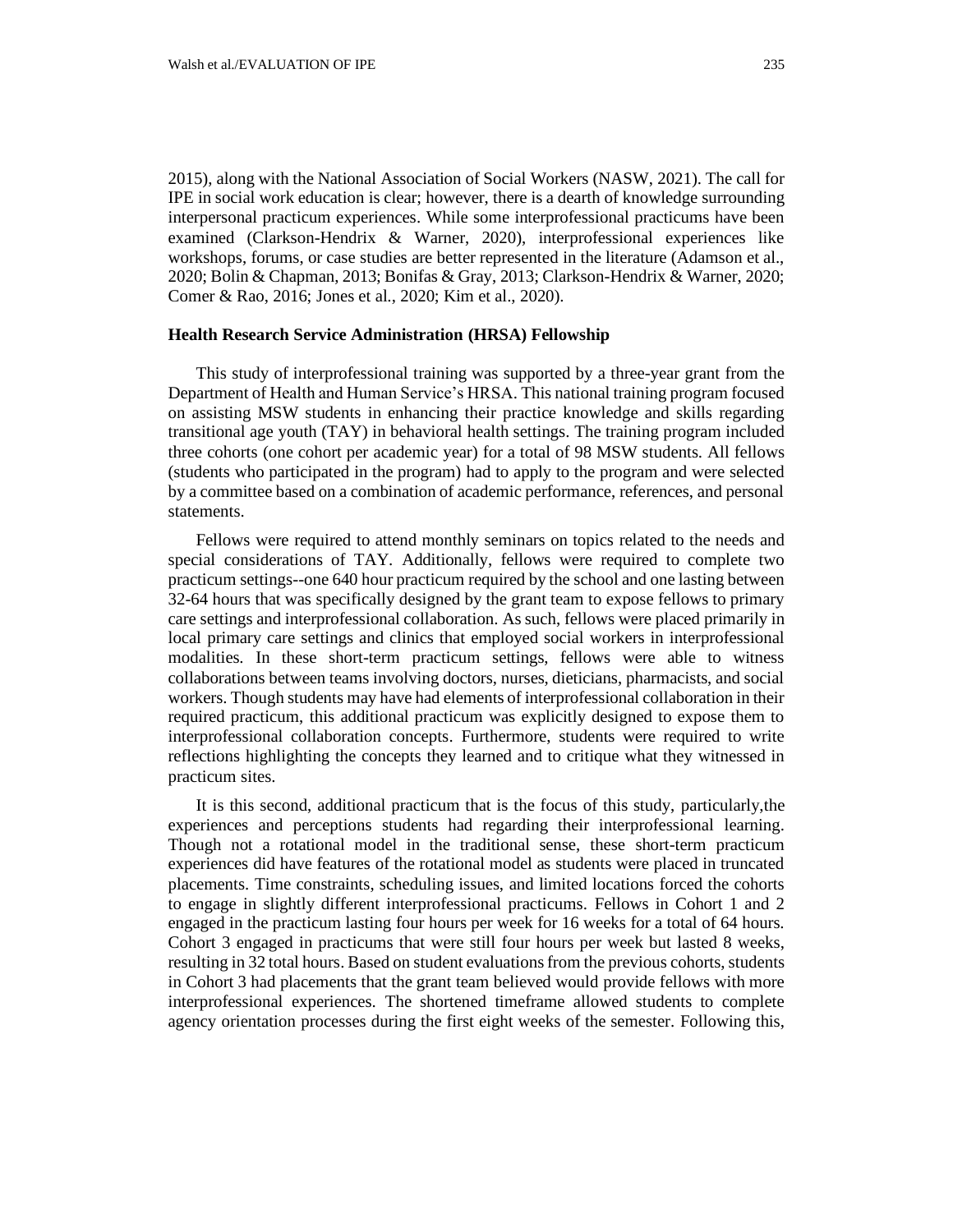the grant team divided the group into thirds so they could all have eight week blocks for their interprofessional practicum..

Fellows' primary role was to observe how interprofessional teams interact with clients and each other, focusing on the social worker's role within the team. Students were not expected to be the lead therapist or maintain a caseload of their own due to the short timeframe but were asked to take a broader approach and identify best practices of interprofessional teams. Though a more experiential placement would have been ideal, due to time and other logistical issues, the grant team opted for a shorter practicum focused on observation. While the team was aware that this approach has its limitations, it still allowed students to witness interprofessional teams in action in areas of social work where they could not otherwise. Fellows shadowed their social work supervisor in daily tasks and interactions with other team members and clients, and were encouraged to shadow other professionals on the interprofessional team if their supervisor was unavailable or did not have activities for students to observe during parts of the day. Through their observations, the fellows were expected to witness interprofessional collaboration that demonstrated all four competencies of the IPEC (2016). The grant team selected sites where they would be able to see social workers and the team promote a climate of respect and use their own and each other's strengths and expertise to best help their clients.

Although these practicum experiences were interprofessional in nature, they did not involve other students from different disciplines, which makes them unique compared to other documented social work IPE experiences such as case studies (Bolin & Chapman, 2013; Bonifas & Gray, 2013; Comer & Rao, 2016) or modules (Hall et al., 2014). However, this practicum used an approach recommended by Jones and Phillips (2016) by having students shadow other professions in the healthcare setting. While the lack of interprofessional student-to-student interaction may not meet some definitions of interprofessional education experiences, they are still interprofessional in nature as the students were engaged with multiple professions. Furthermore, the experiences allowed students to be involved in real world healthcare settings, observing interprofessional collaboration skills and techniques firsthand.

With this modified approach to interprofessional experiences in mind, researchers sought to answer two research questions:

- 1) What are the students' perceived benefits and barriers to engaging in a shortterm practicum of an interprofessional nature?
- 2) After observing interprofessional collaboration in real world settings, what do students perceive to be the benefits and drawbacks of interprofessional practice?

## **Method**

## **Sampling**

Following their short-term placements, fellows were invited by email and during seminars to participate in focus groups. This was not a requirement of their fellowship.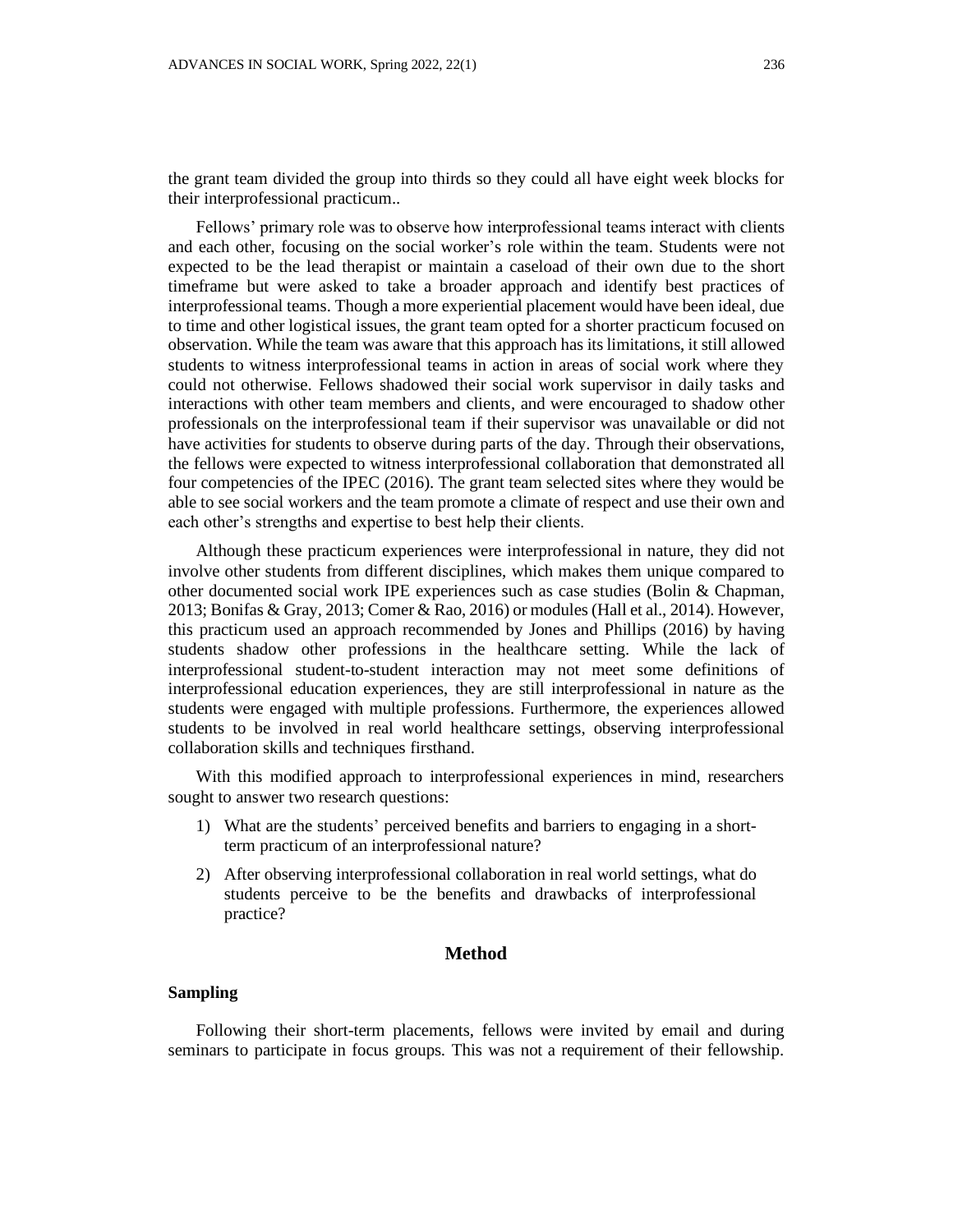Thus, with IRB approval, the team was able to interview 29 of 98 fellows over the course of the grant's three years. Participants  $(n=29)$  were fellows of the interprofessional training program meaning they were all MSW students in a mental health and addiction concentration and were in their last year of graduate education. Participants from all three cohorts are represented in this study: eight from Cohort 1, seven from Cohort 2, and 14 from Cohort 3. There were 25 females and four males. Twenty-five of the participants were Caucasian, three were African American, and one was Native American. Ages of participants ranged from 22 to 44 with the majority of participants being under 30 years of age. Though not diverse, this sample provided an accurate demographic representation of the grant fellows.

# **Data Collection**

Qualitative interviews were used to gather information on student experiences and perceptions of the training program. These interviews were implemented as part of the program evaluation at the end of participants' primary care practicum experiences. Interviews took the form of focus groups, group interviews (interviews with two participants), and individual interviews. Group interviews were not part of the original design and only occurred when an individual recruited another fellow to join her for her interview in Cohort 1 or when multiple focus group members did not show for their scheduled interview in Cohort 2. Each cohort had multiple interviews (see Table 1) resulting in one focus group  $(n=6)$  and one group interview  $(n=2)$  for Cohort 1, one focus group  $(n=5)$  and one group interview  $(n=2)$  in Cohort 2, and two separate focus groups (n=7; n=5) and two separate individual interviews in Cohort 3. The focus groups lasted one hour, the group interviews lasted 40 minutes, and the individual interviews both lasted approximately 20 minutes.

|        | Quantative ivietnou |           |               |       |
|--------|---------------------|-----------|---------------|-------|
|        |                     | Interview |               | Total |
| Cohort | Focus Group         | Group     | Individual    | (n)   |
|        | 1 $(n=6)$           | $1(n=2)$  |               |       |
| 2      | $1(n=5)$            | $1(n=2)$  |               |       |
| 3      | $2(n=7; n=5)$       |           | $2(n=1; n=1)$ | 14    |
|        |                     |           |               | 29    |

Table 1. *Breakdown of All 3 Cohorts* Qualitative Method

All interviews were semi-structured, allowing the interviewer to ask follow-up questions when relevant and appropriate. The research team developed questions focusing on the participant's overall experiences within their interprofessional primary care settings, perceived benefits and barriers, and areas for improvement.

## **Data Analysis**

Once completed, interviews were transcribed and coded by members of the research team. The researchers conducted a thematic analysis first using line-by-line coding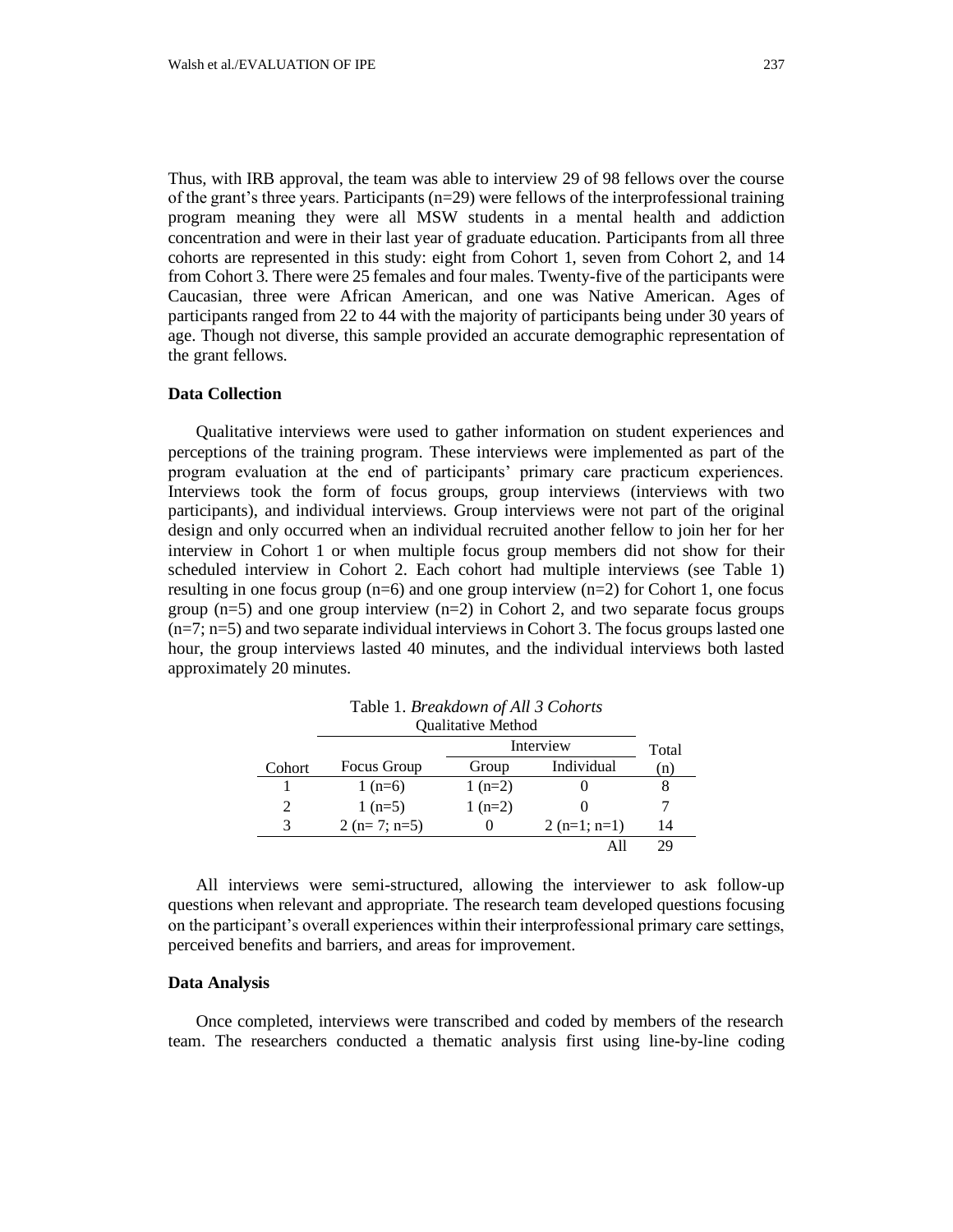(Charmaz, 2014; Glaser & Strauss, 1967) attempting to stay as close to participants' own words as possible. Next, focused and axial coding were used (Charmaz, 2014; Glaser & Strauss, 1967) to categorize the data into themes. Two researchers completed their initial coding independently and then compared codes to arrive at a consensus initial code. They then worked together with the consensus codes to identify the larger themes. Memoing was used by the two coders in both the independent and collaborative coding process. Additionally, the two other members of the research team served as peer debriefers throughout the process to help improve the rigor and trustworthiness of their analysis.

### **Findings**

Two major themes emerged through the qualitative analysis conducted by the researchers. The first theme, "engaging in an interprofessional practicum" revolves around the act of engaging in the interprofessional practicum itself with students pointing out benefits as well as barriers and frustrations they encountered. Regardless of some negative aspects of these practicums, it was through these observations that students were able to identify both positive and negative aspects of interprofessional collaboration. The theme of "perception of interprofessional collaboration" is the second theme that will be discussed.

#### **Engaging in an Interprofessional Practicum**

**Benefits.** Students from all cohorts appreciated the overall experience. The main theme that emerged when discussing benefits was the theme of *exposure.* As one student put it,

*It's one thing to read something on a page in a book but it's another to meet the client and there's a life behind that and a face and a story, so I thought that was really important to me because I would never have had that exposure otherwise.*

This exposure allowed students to see social workers practice in a different setting than they would have otherwise. Additionally, it allowed them to witness professionals working with social workers that may not have been present during their required practicums. At times this exposure was discussed in terms of general interprofessional collaboration, as one participant from Cohort 1 stated, "You really got to see how mental health can and really should be integrated in a primary care setting." At other times, this practicum exposed fellows to different environments as demonstrated from another Cohort 1 participant:

*I was put in an environment that I had never been in and probably will never be in after doing it. It was great and…I never would have had that exposure had I not done this and so I definitely appreciated that piece.*

Students expressed not only appreciation for and improved understanding of different team members but also a newfound respect for social work, as they were able to see social workers provide needed services in a healthcare setting and be respected by the medical professionals who sought them out for consultation.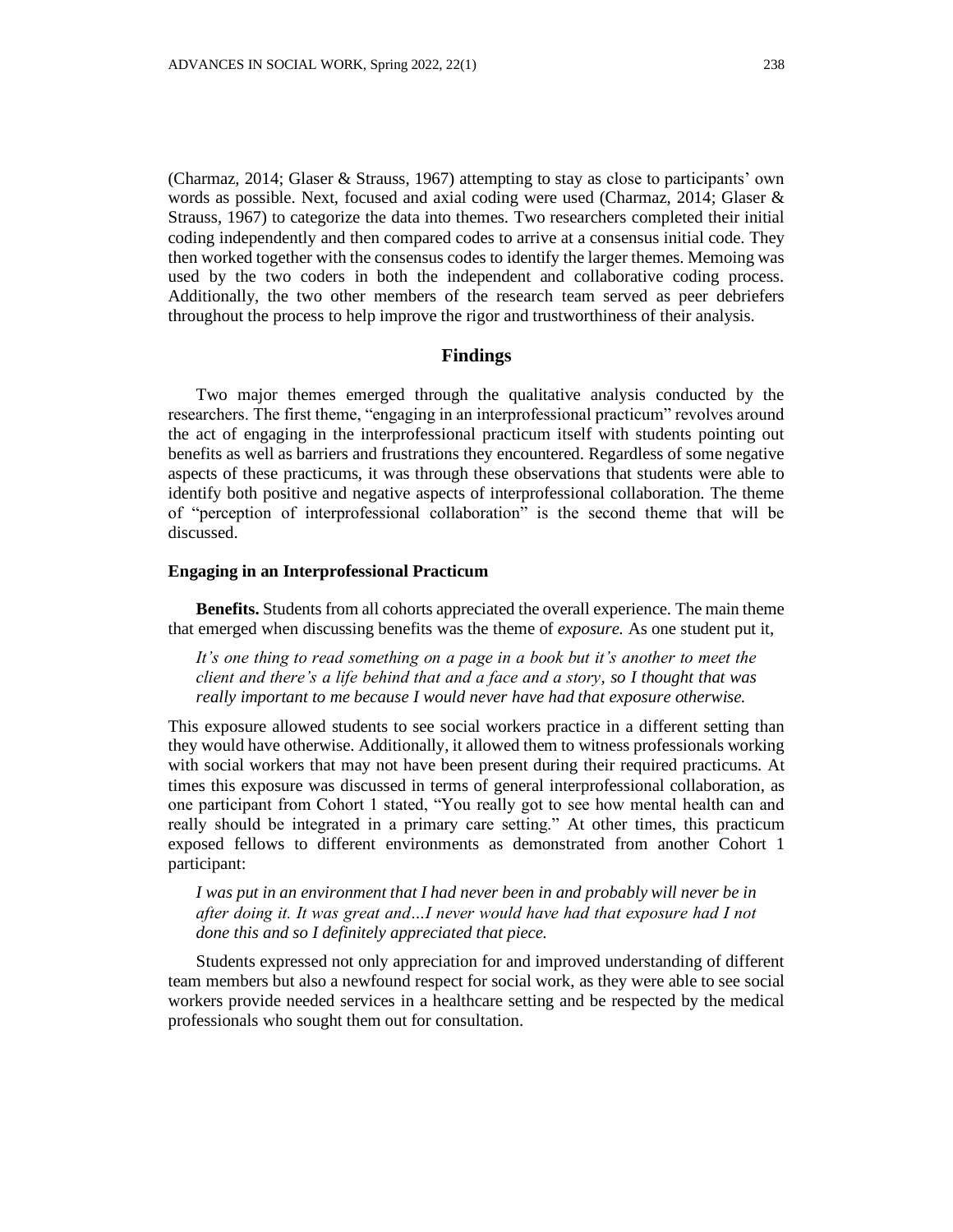**Barriers.** Though students appreciated the opportunity to engage in a primary care setting, another major theme was *wanting more*, including a desire to observe and participate in more client interactions. This disappointment appears to be the result of unforeseen challenges and barriers with the practicum supervisor and site as a whole. One such challenge, *lack of work*, included both tasks and client contact. There was variation, however, as a minority of students discussed how full of activity their days were in contrast to others who criticized the lack of work and client contact. This discrepancy was highlighted by an example in one focus group, where one student had no client contact while another saw eight clients in a typical 4-hour day. As one participant from Cohort 2 put it, "It was challenging to fill up the time, but I feel like I was learning something every single week I was there." The experience of not having enough to do on slower days was echoed by a participant from Cohort 3: "Three families in four hours is not a lot, especially when [consults] only take ten minutes. Even the social worker was like, 'This is really boring."

The theme of *placement issues* also emerged as a challenge for these interprofessional practicums in primary care settings*.* Here participants mentioned issues with the social worker, the site itself, and timing of the placement. Participants perceived stress of the social workers due to the heavy student load the social workers had at each site. This concern was mentioned mostly by those in Cohort 1 in which all of the 33 placements occurred in one semester, resulting in some supervisors having over ten fellows. As a result, fellows felt guilty about asking questions and even shadowing in general. Students also felt they were not being fully invested in because of their limited time at the site. This is best summed by a participant in Cohort 1 who, when referring to her supervisor, stated that "it's not worth her time [to train me and teach me skills] since, you know, I'm not going to have ample time to practice them or see clients."

Some sites were not well-equipped for student learning, as several students mentioned they had to leave the room when the full team was with a patient simply because there was not enough space to accommodate them. Issues with the time of placement occurred because some students were assigned less busy days and times, such as Friday afternoons.

The final barrier in this primary care experience was the *lack of clear expectations* regarding the students' learning experiences. Students reported feeling this themselves and believing their sites also experienced a lack of clarity. One student summarized,

It was a lot of talk between, in my experience with fellows...people talking about *their experiences and trying to figure out what we are supposed to be getting out of it. What are we supposed to be doing? So, there was a lot of that piece, and I definitely can understand since it's a new experience…So there definitely was a little bit of vagueness that made a little too much of a buffer for some people. So it made some people desk writers and then other people had an awesome experience, and they were doing a ton of stuff. So I think not having those clear objectives kind of made it a little bit of a challenge.*

This sentiment was especially relevant to the first cohort, to which this student belonged, with the majority of fellows stating they were not entirely sure what the grant team expected them to do throughout the day or what they were supposed to be accomplishing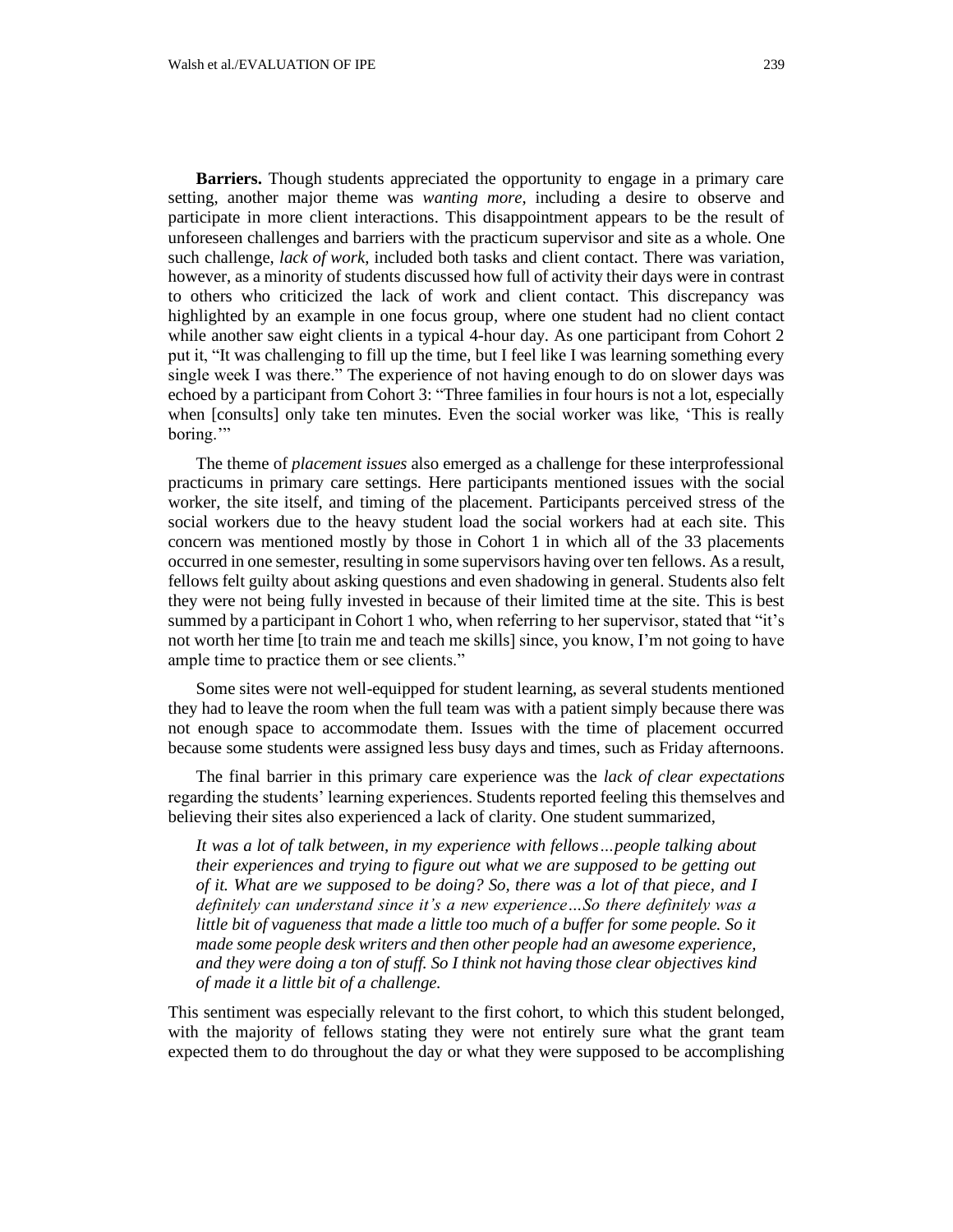by their observations. In some cases, this vagueness provided flexibility for students to create their own experiences by shadowing other professions, but the majority of interviewees reported it hindered the overall experience. Fellows who sought out meaningful experiences with their sites during down time appeared to value it, while some who did not obtain additional experiences expressed disappointment. For example, one student spoke of the lack of client interaction: "Why am I going there for four hours and sitting there and not doing anything? I could be doing something better with my time."

### **Perception of Interprofessional Collaboration**

**Benefits.** Researchers discovered several common participant beliefs regarding the benefits of interprofessional collaboration. One such theme was *holistic treatment*, with participants identifying this as a beneficial outcome of interprofessional collaboration. One participant spoke of this holistic approach metaphorically, stating that "providers each are like different pieces of a puzzle, adding a unique part to a picture that needs to be completed." Many participants believed this approach helped clients achieve their desired goals. Another theme mentioned frequently involved *colocation*, which includes the convenience of having a diverse and needed group of professionals in one building. This was credited with improved communication, follow through, and referrals. As one participant put it, "Because they all work within the same office, the patient has more assurance that the person they are being referred to is good."

**Drawbacks.** Participants identified several drawbacks at the conclusion of their practicums. A common drawback identified was the issue of *power differentials*, with the physician often wielding more power than the rest of the team and at times not giving enough weight to others' opinions or expertise. One participant described this potential drawback:

*The perspectives of social workers may not carry the same value or urgency as that of a clinical psychologist, physician, or administrator of higher rank due to an implicit assumption that more years of schooling equals greater wisdom or greater insight into the human condition and a better understanding of the most valid means for addressing client needs.*

Another theme, *lack of understanding*, involved team members' lack of knowledge for the role and responsibility of each member on the team. One participant spoke of a case where the client missed several appointments due to transportation issues. The doctor was frustrated and did not know the social worker could help with transportation needs until the social worker explained their full scope of practice. This exchange was concerning as a core value of IPE is understanding the roles and responsibilities of each member (IPEC, 2016). The student expressed alarm that a team member did not know about a valued service that social work could provide.

A final theme, *issue of time*, was mentioned by many participants. Several drawbacks were mentioned under this theme, such as the professionals not having the time to meet with each other when needed, the time-consuming nature of interprofessional appointments with clients, and the amount of time it took for members to communicate with each other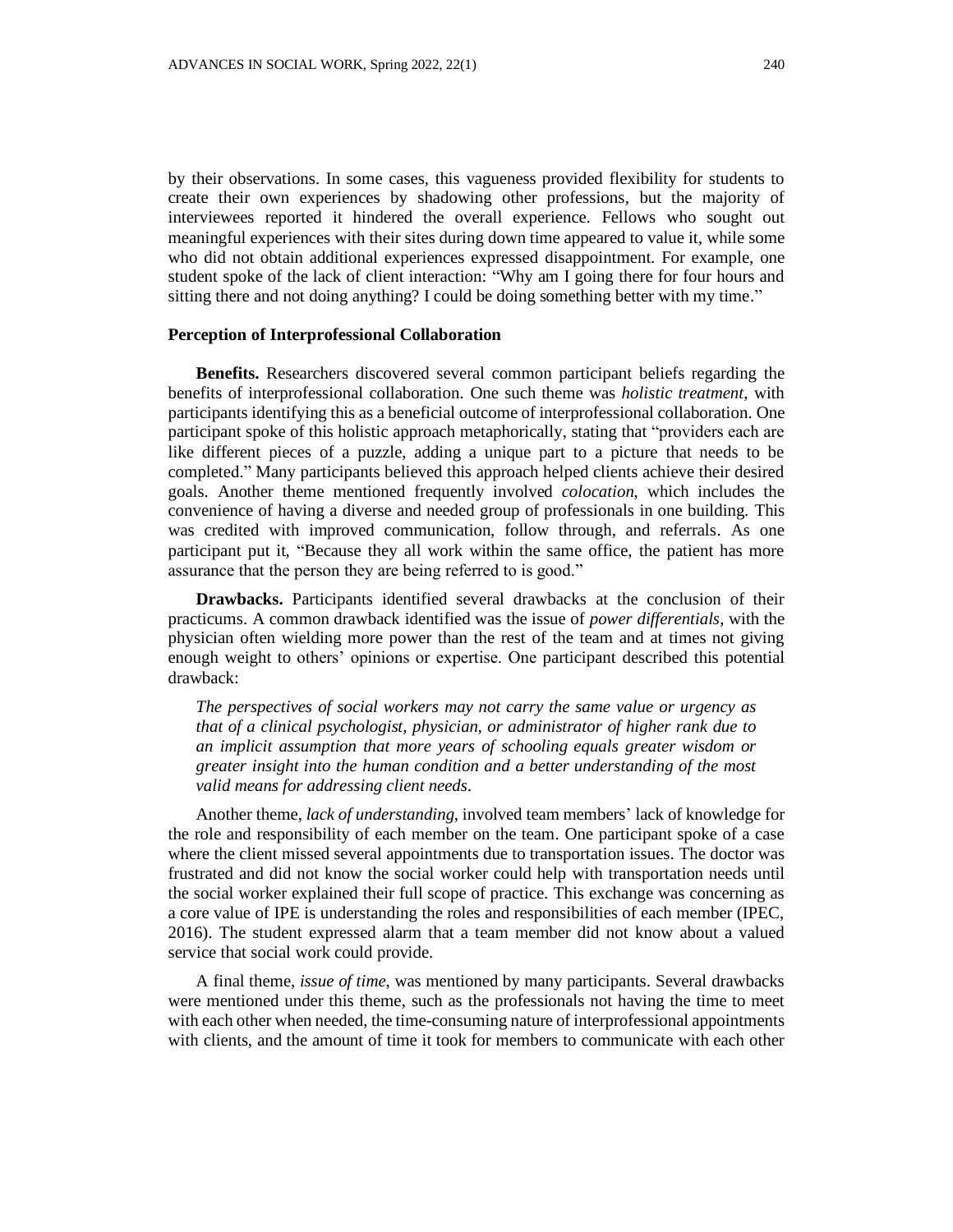to develop effective and truly interprofessional collaboration. Case conferences were highlighted by several participants as necessary for effective interprofessional collaboration but were noted as a time-consuming exercise that was spent away from clients and billable services. Several participants spoke about the difficulty team members encountered when they needed time-sensitive consultation with another professional to help a client. Although consultation was typically brief, it was sometimes not possible because schedules did not always align for impromptu communication. This issue can impact clients, as one participant relayed it was not uncommon for clients to be at the office for hours in order to be seen by different professionals. Although viewed as a positive to address several needs at one appointment, it was acknowledged that clients can be overwhelmed by seeing so many professionals over the course of the day, especially if not prepared to do so.

When looking at these drawbacks as a whole, one participant noted that "the drawbacks of interprofessional collaboration are rooted in the cultural shift required when interprofessional collaboration is introduced to a primary care setting." This was echoed by others participants who stated fields like social work and medicine have different foci and views. Some participants highlighted different education and training of the professionals involved as a possible contributor to challenges. Although most participants spoke about their placements in terms that indicated there was a commitment to interprofessional collaboration, others highlighted team members who were more reluctant to commit or demonstrated lack of respect for certain professions.

## **Discussion**

# **Student Perceived Benefits and Barriers of Engaging in Interprofessional Practicums**

Participants identified both benefits and barriers for engaging in interprofessional practicums. As with prior studies (Charles et al., 2011), in addition to the benefits of overall exposure to interprofessional concepts and processes, this practicum allowed fellows, who were in the mental health and addiction concentration, specific opportunities to see how social work and mental health concepts are integrated into the healthcare field in an interprofessional manner. Consistent with the literature (Lumague, 2006; Salm et al., 2010), this allowed fellows to see different areas of social work practice, different types of social workers, and a variety of professional disciplines. Several participants reported newfound respect for social work due to how the social workers carried themselves and were valued by some doctors, which aligns with the findings of Salm et al. (2010).

Many barriers appear to stem from the fact that these placements were newly formed partnerships between the grant team and the university. The process of recruiting agencies and field instructors can be challenging (Greenblatt et al., 2019), and these interprofessional practicums were outside previously established university-agency field placements. Developing that working relationship with agencies and individual supervisors took time, as did the elimination of placements with agencies or supervisors who were unable to serve effectively as fellowship sites. This seemed particularly challenging as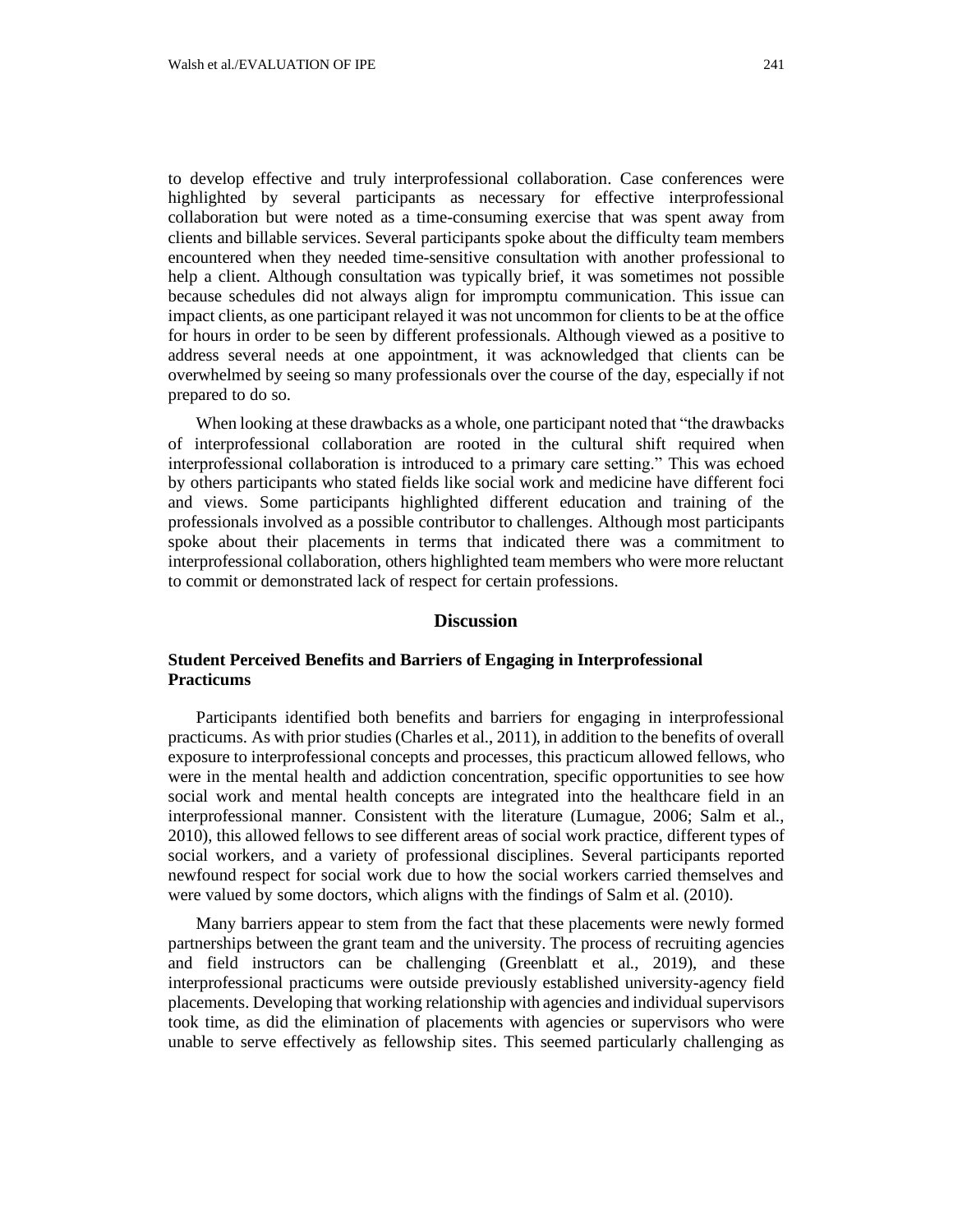opportunities for interprofessional experiences within sites required support and time from all involved professions. Additionally, as indicated by some students' observations, sites varied in their level of investment and immersion in interprofessional values and practices.

Some barriers appear to have emerged because this practicum was "supplemental" and thus may not always have been given full commitment by fellows or supervisors. This can be expected as students were already attempting to balance courses and their advanced practicums in addition to other responsibilities like employment and family. As this additional practicum became more formalized in the second cohort, fellows faced an unanticipated hurdle of having to go through an orientation process which led to unexpected delays in starting dates. This was addressed in Cohort 3 by reducing the total required time, which allowed all fellows to be certified in the first eight weeks of the academic year and to begin their practicum on their planned start date. However, there were still issues due to sites dropping out, which resulted in about a third of Cohort 3 going through the orientation process in September only to have it not be required by their new site once they were finally placed in March. Additionally, this truncated time contributed to some students' beliefs that they were not fully invested in by their supervisors, which is reflected in the literature about shortened practicum experiences (Gough & Wilks, 2012; Greenblatt et al., 2019; Vassos et al., 2018).

It is important to note students' individual experiences seemed to vary greatly in part due to their own levels of advocacy for an enhanced experience. Students who were comfortable within their sites and took more initiative were more likely to ask for experiences like shadowing other professionals to increase their learning. This occurred throughout the three cohorts, which is significant because only Cohort 3 was given explicit instruction in how fellows should spend their time, such as shadowing other team members during times of inactivity. Cohort 3 also had the benefit of a new grant team member who occupied a newly formed position, which was solely dedicated to the interprofessional practicums in order to address placement and communication issues. Despite improvements, some Cohort 3 fellows claimed they did not engage in sufficient direct practice learning experiences during their practicums and were unsure how they might have rectified this. Some students and placement sites were unsure of expectations, which is an issue also found in the literature (O'Leary et al., 2019). Similarities and differences among experiences of the different cohorts suggest an interplay of factors, such as student assertiveness regarding learning needs, program communication of expectations, and site capacity to provide learning experiences, which contributed to the successes and challenges of this program.

A few participants from each cohort identified time taken away from their required practicum for the IPE placement as a drawback.. They reported frustration with shifting from direct practice with clients in the required practicum to observation in the interprofessional practicum. For some it felt like a step backward and not as valuable as the required practicum where they were able to practice and hone their skills. However, other fellows felt they did not spend enough time at their interprofessional practicums and the time should be expanded. While some university required practicum sites allowed students to use their additional practicum hours as part of their required hours, others did not; this resulted in differences in total hours spent at the required practicum, which may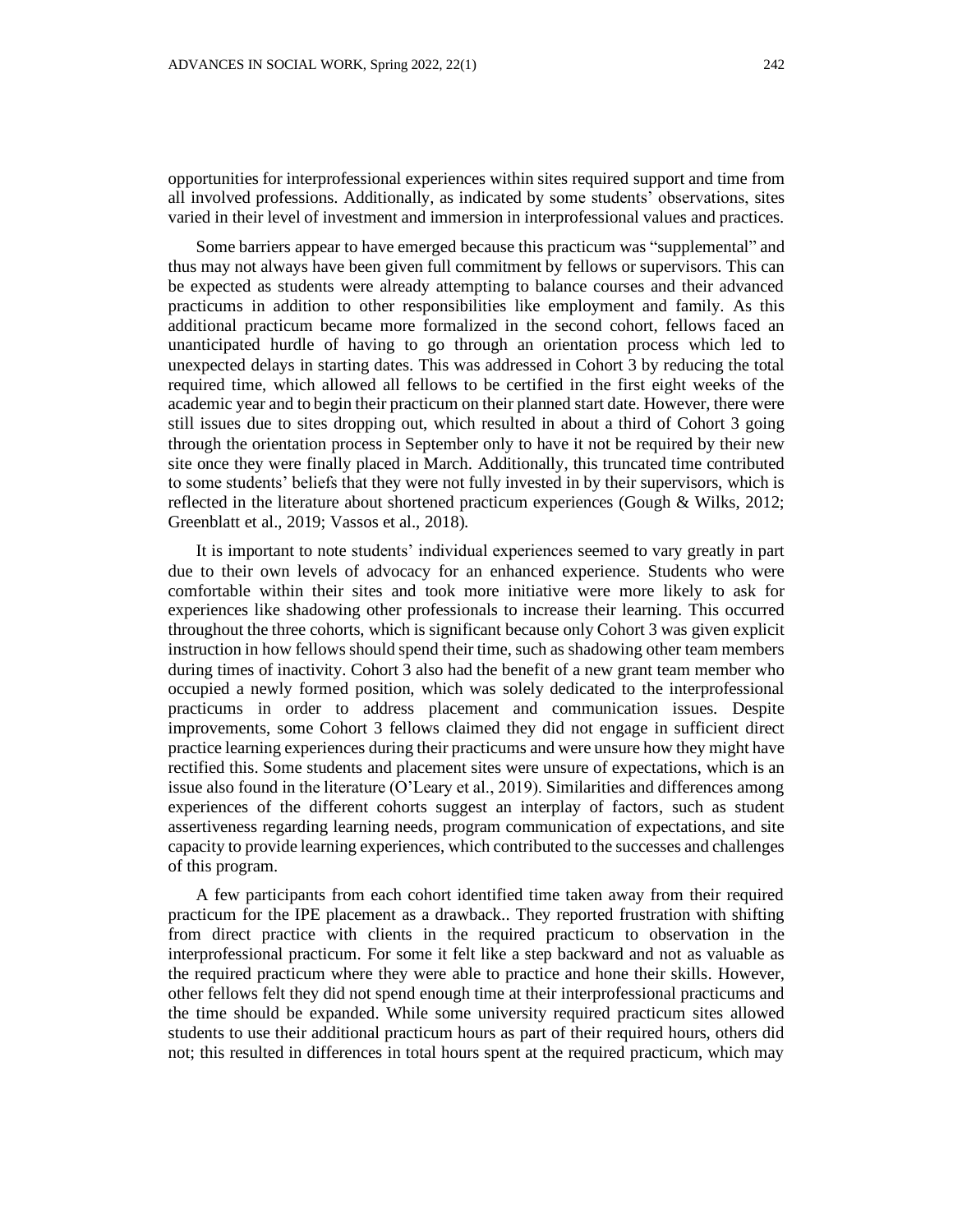contribute to varying student perspectives on time spent at each practicum and overall time commitments.

## **Understanding Concepts and Techniques of Interprofessional Collaboration**

With regards to the second research question, it appears students participating in interprofessional practicums within a primary healthcare setting are able to gain a wellrounded understanding of interprofessional concepts and techniques through their observations. Students were able to define interprofessional collaboration in ways that mirrored what is found in the literature and demonstrated a strong comprehension of the concept. Fellows remarked that multiple professionals from various backgrounds must work together in a coordinated effort to help clients. This acknowledgment of mutual respect and shared values mirrors competency 1 of IPEC's four core competencies (IPEC, 2016).

The importance of knowing not only one's role but others' roles on the team is also a core competency of interprofessional collaboration (IPEC, 2016). This too was highlighted by participants as they discussed the value of social workers within primary healthcare teams, particularly their holistic and strengths-based approach and their skills with advocacy and relationship building. The participants, particularly those who had fewer interactions with medical professionals, often believed social workers acted as bridges or mediators between the client and the rest of the treatment team, demonstrating competencies about interprofessional communication and team work (IPEC, 2016). This was often discussed in contrast to the medical team members who participants perceived as less empathetic, less informed about community resources, and more concerned with the biomedical aspects of patient care than the social and emotional aspects.

Despite, seeing examples of the IPEC's (2016) four core competencies in action, not all participants witnessed them as they should play out. One example of this involves the competency of having and using the knowledge of one's own role and others' roles to address the needs of the patient (IPEC, 2016). In this example provided by a participant, a doctor did not know that the social worker in the office could assist with transportation needs of the patient struggling to make appointments. The patient missed several appointments with this doctor because of this and their immediate health needs were not being met during this time. This is just one example of the importance of roles and responsibilities in interprofessional care and how not all team members may be aware of all the knowledge and skills each member possesses.

Though positive experiences may have enhanced fellows' views of social workers, it could also have also reinforced their own biases or stereotypes about doctors and other medical professionals. Even those who reported positive experiences with the doctors they observed in meetings, indicated holding different initial expectations of other professionals' behavior. For example, one participant praised a doctor for being present and asking others for their opinions. This practice is a basic expectation of interprofessional collaboration, and the recollection of it as noteworthy might indicate an existing bias towards the expectations for the more medical or more prestigious team members. It might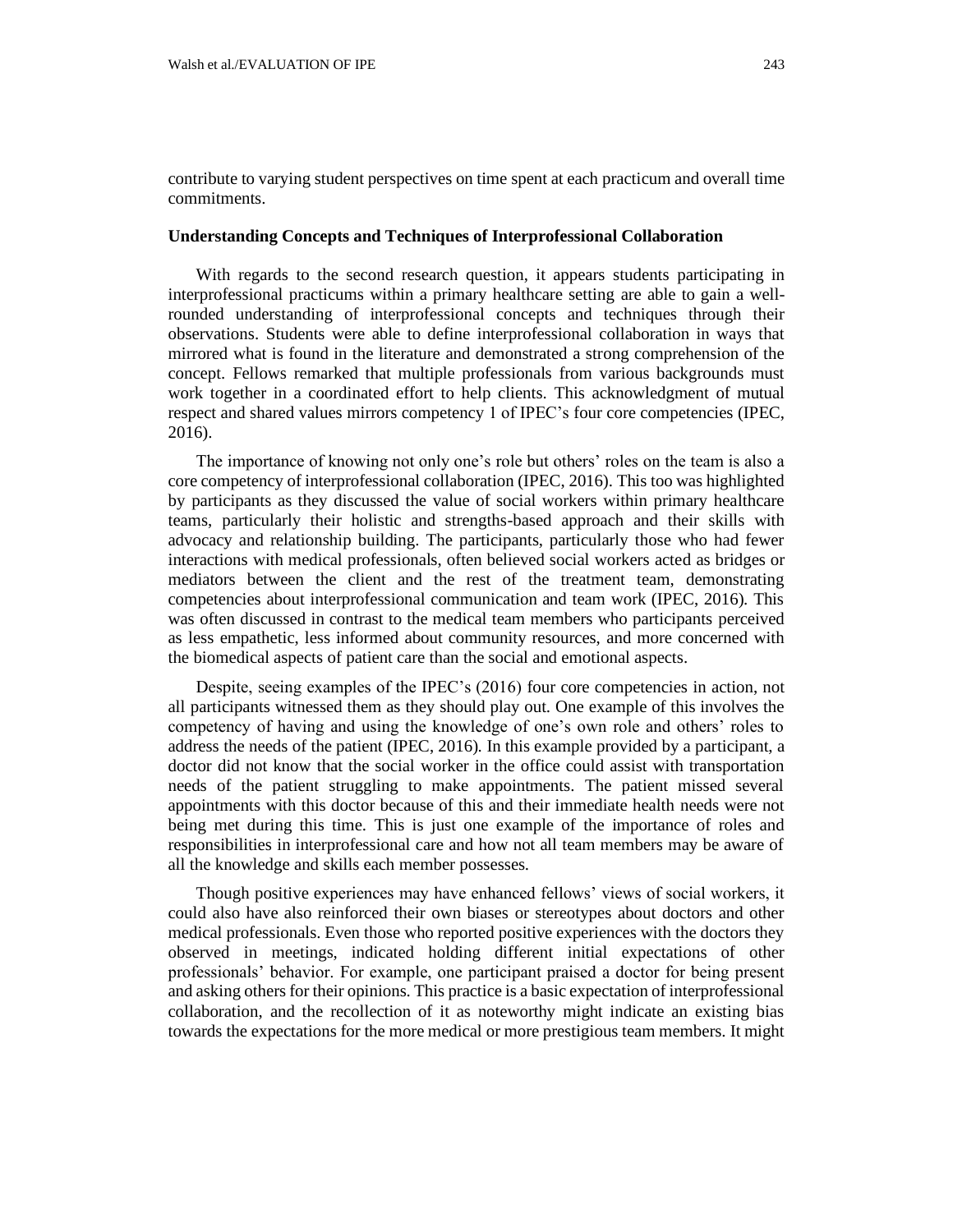also accurately reflect differences in standards to which professionals on the team are held, specifically doctors, as compared to social workers.

Participants highlighted many benefits of interprofessional collaboration found in the literature, such as clients receiving holistic treatment (Lalayants, 2013), achieving desired results (Drinka & Clark, 2000), and having the convenience of multiple providers in one location (Lalayants, 2013). This occurred throughout all three cohorts, indicating that being in an interprofessional practicum for 32 hours compared to 64 hours was sufficient for fellows to witness and improve their knowledge about interprofessional collaboration.

Participants also witnessed and highlighted common drawbacks found in the literature, such as power differentials (Ambrose-Miller & Ashcroft, 2016; Frost et al., 2005; Magnuson et al., 2012; Rose, 2011; Salhani & Charles, 2007), lack of understanding team members' roles and responsibilities (Ambrose-Miller & Ashcroft, 2016; Brown et al., 2011; Frost & Robinson, 2007; Lalayants, 2013), and the time-consuming nature of communication necessary for effective care (Lalayants, 2013; Lewandowski & GlenMaye, 2002). Again, these themes occurred across all cohorts regardless of the agency or the length of the practicum.

## **Limitations**

Even though participation in this program had considerable benefits for these MSW students, the study has limitations common to qualitative analysis, including lack of generalizability. Participants who selected to apply for this program may already have been more attuned to interprofessional collaboration concepts than the average MSW student. Not only were the students selected based on established criteria, but the interprofessional sites were also. Sites used in this study may already possess a greater degree of commitment to preparing professionals for interdisciplinary practice than peer agencies. It should also be noted that less than a third of the fellows participated in this study, which may affect how representative the findings are to the fellows as a whole.

Additional limitations may result from the mix of focus groups, group interviews, and individual interviews. Researchers intended to use solely focus groups but altered those plans as the grant progressed. As such, some participants were able to respond to each other's responses while others were not. Conversely, some focus group participants may have shared more in an individual format. Previous studies using individual and group interviews to collect data show mixed results regarding which format is more likely to result in the sharing of sensitive information (Guest et al., 2017; Kruger et al., 2019). While this study did not ask participants to share sensitive personal information, it did ask them to share positive and negative experiences with their site, and it is feasible some participants' sharing could have been influenced by what others shared or did not share in their focus group.

Additionally, there is overrepresentation from the last cohort of the grant. By Cohort 3, the grant team had adjusted the interprofessional practicum based on feedback from the first two cohorts' focus groups, which resulted in improved site selection and communication of expectations. The grant team's use of data to modify the program and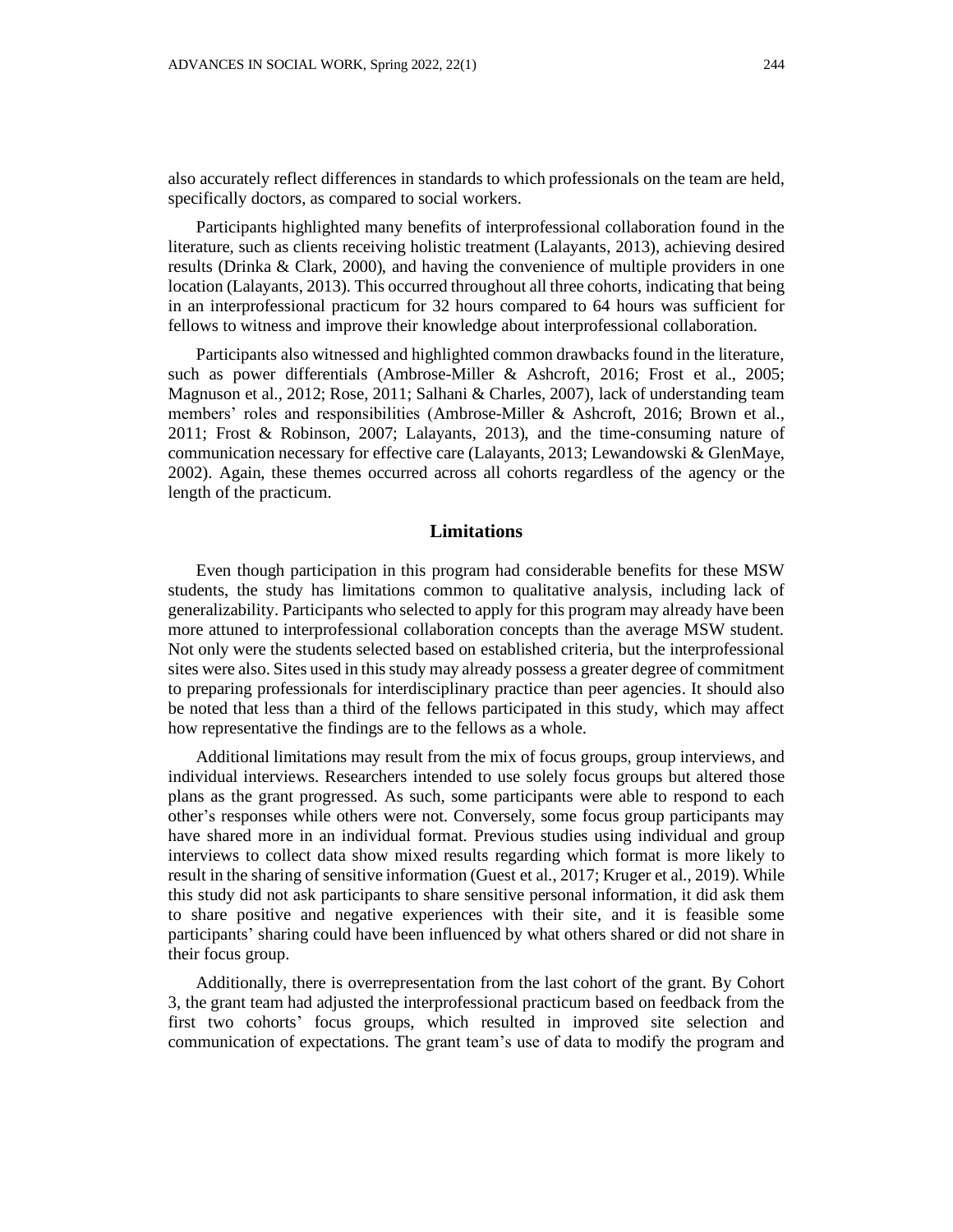select beneficial sites might have factored into the apparent absence of negative effect from Cohort 3's reduced time requirement. The expectation would be that these changes would alter the findings from the last cohort's focus groups. Though many of the same themes emerged from all three cohorts, available data does not indicate the extent to which changes made during the grant had an impact on the study outcomes.

### **Implications and Recommendations**

As IPE continues to grow, it is important that social work programs not only have a seat at the table but also act as leaders and continue to find new, innovative, and effective ways to disseminate IPE concepts to future social workers. Interprofessional practicums are an example of this and should continue to be explored and examined. They might also offer a less resource-intensive alternative for MSW programs, compared to symposiums, conferences, or simulations in which students from multiple disciplines are brought together. The benefit of such programs is established, and dedicated practicum experiences could easily be added to an existing IPE model.

Within themes regarding improvement, there are clear recommendations for others seeking to incorporate a primary care component into the advanced practicum. It is essential to ensure that all those involved, including students and sites, have a clear understanding of learning objectives and general expectations. Program developers are recommended to give themselves ample time to recruit diverse placement sites staffed with sufficient social workers dedicated to provide beneficial learning experiences for students. This relationship is important in order to have quality sites that offer the appropriate level of exposure to interprofessional collaboration. Ensuring there are robust placement options can reduce pressure on individual sites, mitigate negative effects that may lead to sites refusing to accept students, and allow students greater choice, which may increase their investment in the learning experience. Finally, MSW programs should consider offering training to students prior to and outside of their placement sites if they intend to use shortened timeframes so that students are better prepared to engage in the learning process once they reach their sites. This training should cover both general interprofessional skills as well as site-specific training if possible. If such training was offered with a large group, the need for site supervisors to continuously train a rotation of students would be reduced.

Furthermore, when developing interprofessional practicums, learning objectives should be prioritized within the time allotted. . Based on the findings of this study, practicum length is not necessarily the primary determinant of quality. Although longer periods of time may allow for greater familiarity and comfort for some students, social work programs should not disregard shorter placement options in which students can observe interprofessional practice in action. However, it would likely be better for all if IPE exposure and training was incorporated into their existing practicums.

## **References**

Adamson, K., Ashcroft, R., Langlois, S., & Lising, D. (2020). Integrating social work into interprofessional education: A review of one university's curriculum to prepare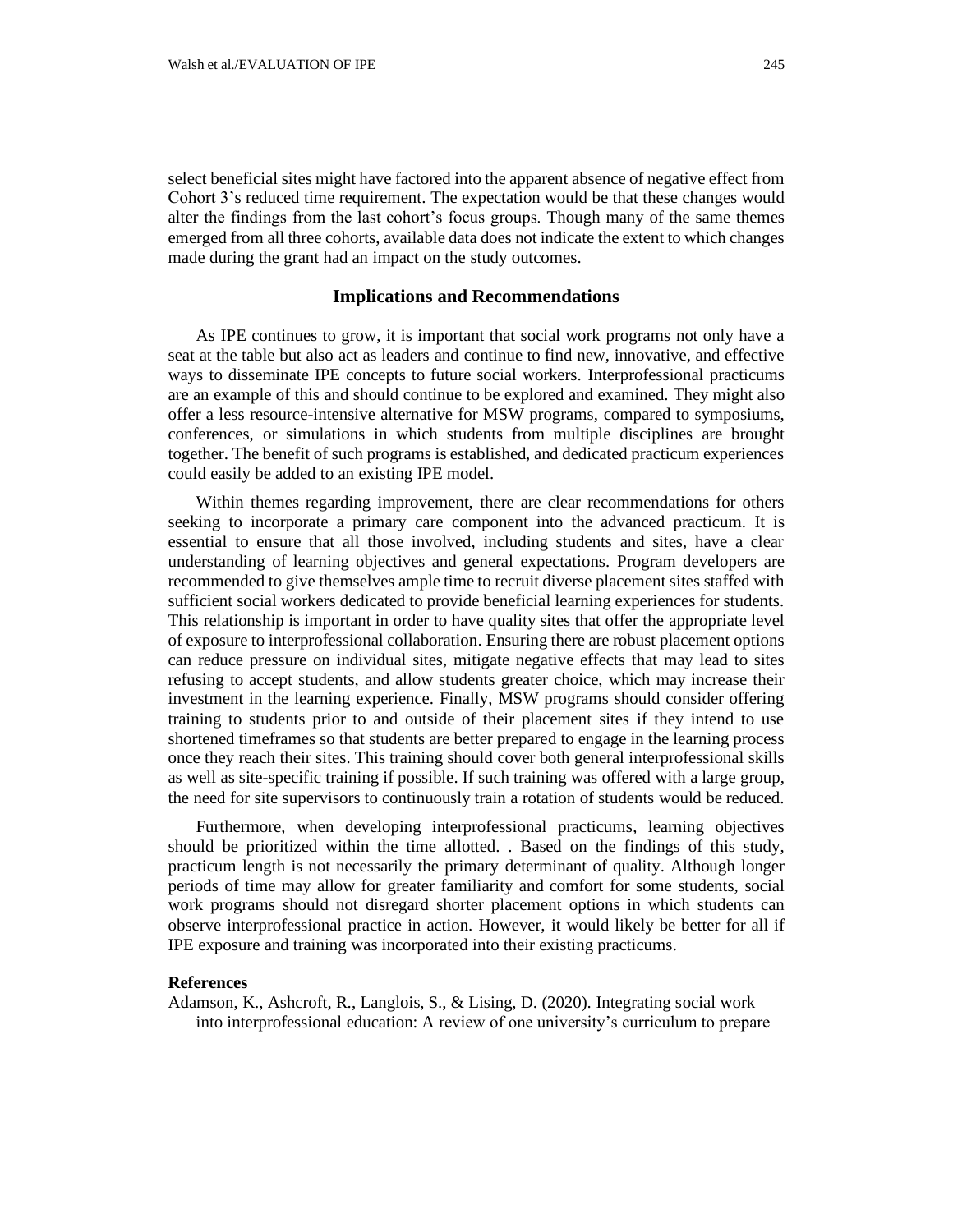students for collaborative practice in healthcare. *Advances in Social Work*, *20*(2), 454-472. <https://doi.org/10.18060/23602>

- Ambrose-Miller, W., & Ashcroft, R. (2016). Challenges faced by social workers as members of interprofessional collaborative health care teams. *Health & Social Work*, *41*(2), 101-109.<https://doi.org/10.1093/hsw/hlw006>
- Bilodeau, A., Dumont, S., Hagan, L., Paré, L., Razmpoosh, M., Houle, N., Briére, N., & Iloko-Fundi, M. (2010). Interprofessional education at Laval University: Building an integrated curriculum for patient-centered practice. *Journal of Interprofessional Care*, *24*(5), 524-535.<https://doi.org/10.3109/13561821003724026>
- Birkenmaier, J., Curley, J., & Rowan, N. L. (2012). Knowledge outcomes within rotational models of social work field education*. Journal of Gerontological Social Work, 55*(4), 321-336. <https://doi.org/10.1080/01634372.2011.625596>
- Bogo, M. (2015). Field education for clinical social work practice: Best practices and contemporary challenges. *Clinical Social Work Journal*, *43*(3), 317-324. <https://doi.org/10.1007/s10615-015-0526-5>
- Bolin, B. L., & Chapman, S. (2013). Graduate social work students: Reflecting on interprofessional education with medical school students. *Reflections: Narratives of Professional Helping*, *19*(4), 24-27.
- Bonifas, R. P., & Gray, A. K. (2013). Preparing social work students for interprofessional practice in geriatric health care: Insights from two approaches. *Educational Gerontology*, *39*(7), 476-490. <https://doi.org/10.1080/03601277.2012.701137>
- Brown, J., Lewis, L., Ellis, K., Stewart, M., Freeman, T., & Kasperski, M. (2011) Conflict on interprofessional primary health care teams: Can it be resolved? *Journal of Interprofessional Care*, *25*(1), 4-10. <https://doi.org/10.3109/13561820.2010.497750>
- Charles, G., Bainbridge, L., Copeman-Stewart, K., Kassam, R., & Tiffin, S. (2008). Impact of an interprofessional rural health care practice education experience on students and communities. *Journal of Allied Health*, *37*(3), 127-131.
- Charles, G., Barring, V., & Lake, S. (2011). What's in it for us? Making the case for interprofessional field education experiences for social work students. *Journal of Teaching in Social Work*, *31*(5), 579-593. <https://doi.org/10.1080/08841233.2011.615265>
- Charmaz, K. (2014). *Constructing grounded theory: A practical guide through*  qualitative analysis (2<sup>nd</sup> ed.). Sage.
- Clarkson-Hendrix, M., & Warner, L. A. (2020). A mixed methods examination of MSW student satisfaction with integrated behavioral health field placements. *Advances in Social Work*, *20*(2), 283-299. <https://doi.org/10.18060/23377>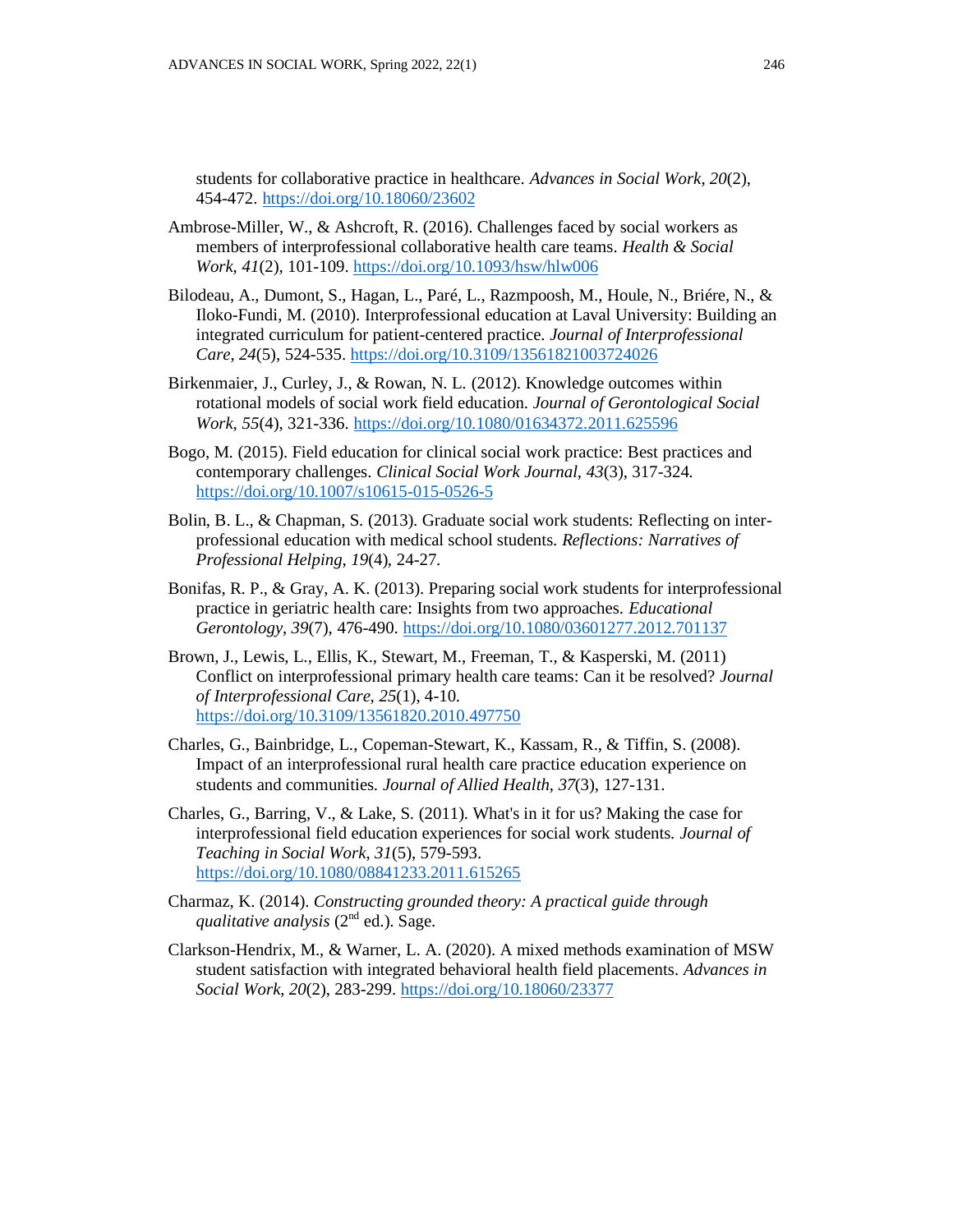- Comer, E., & Rao, S. (2016). Transforming social group work learning into competencies for interprofessional teams. *Social Work with Groups*, *39*(1), 62-75. <https://doi.org/10.1080/01609513.2015.1013172>
- Council on Social Work Education [CSWE]. (2008). *Educational policy and accreditation standards*. Washington, D.C. [https://cswe.org/getattachment/Accreditation/Accreditation-Process/2008-](https://cswe.org/getattachment/Accreditation/Accreditation-Process/2008-EPAS/Reaffirmation/2008educationalpolicyandaccreditationstandards(epas)-08-24-2012(1).pdf.aspx) [EPAS/Reaffirmation/2008educationalpolicyandaccreditationstandards\(epas\)-08-24-](https://cswe.org/getattachment/Accreditation/Accreditation-Process/2008-EPAS/Reaffirmation/2008educationalpolicyandaccreditationstandards(epas)-08-24-2012(1).pdf.aspx) [2012\(1\).pdf.aspx](https://cswe.org/getattachment/Accreditation/Accreditation-Process/2008-EPAS/Reaffirmation/2008educationalpolicyandaccreditationstandards(epas)-08-24-2012(1).pdf.aspx)
- CSWE. (2015). *Educational policy and accreditation standards*. Washington, D.C. [https://www.uaf.edu/socwork/student](https://www.uaf.edu/socwork/student-information/checklist/2015%20EPAS%20and%20Glossary.pdf)[information/checklist/2015%20EPAS%20and%20Glossary.pdf](https://www.uaf.edu/socwork/student-information/checklist/2015%20EPAS%20and%20Glossary.pdf)
- Drinka, T. J. K., & Clark, P. G. (2000). *Health care teamwork: Interdisciplinary practice and teaching*. Auburn House.
- Frost, N., & Robinson, M. (2007). Joining up children's services: Safeguarding children in multi-disciplinary teams. *Child Abuse Review*, *16*(3), 184-199. <https://doi.org/10.1002/car.967>
- Frost, N., Robinson, M., & Anning, A. (2005). Social workers in multidisciplinary teams: issues and dilemmas for professional practice. *Child & Family Social Work*, *10*(3), 187-196. <https://doi.org/10.1111/j.1365-2206.2005.00370.x>
- Geva, E., Barsky, A., & Westernoff, F. (2000). Developing a framework for interprofessional and diversity informed practice. In E. Geva, A. Barsky, & F. Westernoff (Eds.), *Interprofessional practice with diverse populations: Cases in point* (pp. 1-28). Auburn House.
- Gilbert, J. V., Camp, R. D., Cole, C. D., Bruce, C., Fielding, D. W., & Stanton, S. J. (2000). Preparing students for interprofessional teamwork in healthcare. *Journal of Interprofessional Care, 14*(3), 223-235. <https://doi.org/10.1080/jic.14.3.223.235>
- Glaser, B. G., & Strauss, A. L. (1967). *Discovery of Grounded Theory: Strategies for qualitative research.* Aldine.
- Gough, H. R., & Wilks, S. E. (2012). Rotational field placements: Integrative review and application. *Social Work Education, 31*(1), 90-109. <https://doi.org/10.1080/02615479.2010.549222>
- Greenblatt, A., Muskat, B., & Perlman, I. (2019). 10 years later...Are rotational field placements working? *Clinical Social Work Journal*, *47*(1), 43-52. <https://doi.org/10.1007/s10615-018-0694-1>
- Guest, G., Namey, E., Taylor, J., Eley, N., & McKenna, K. (2017). Comparing focus groups and individual interviews: Findings from a randomized study. *International Journal of Social Research Methodology*, *20*(6), 693-708. <https://doi.org/10.1080/13645579.2017.1281601>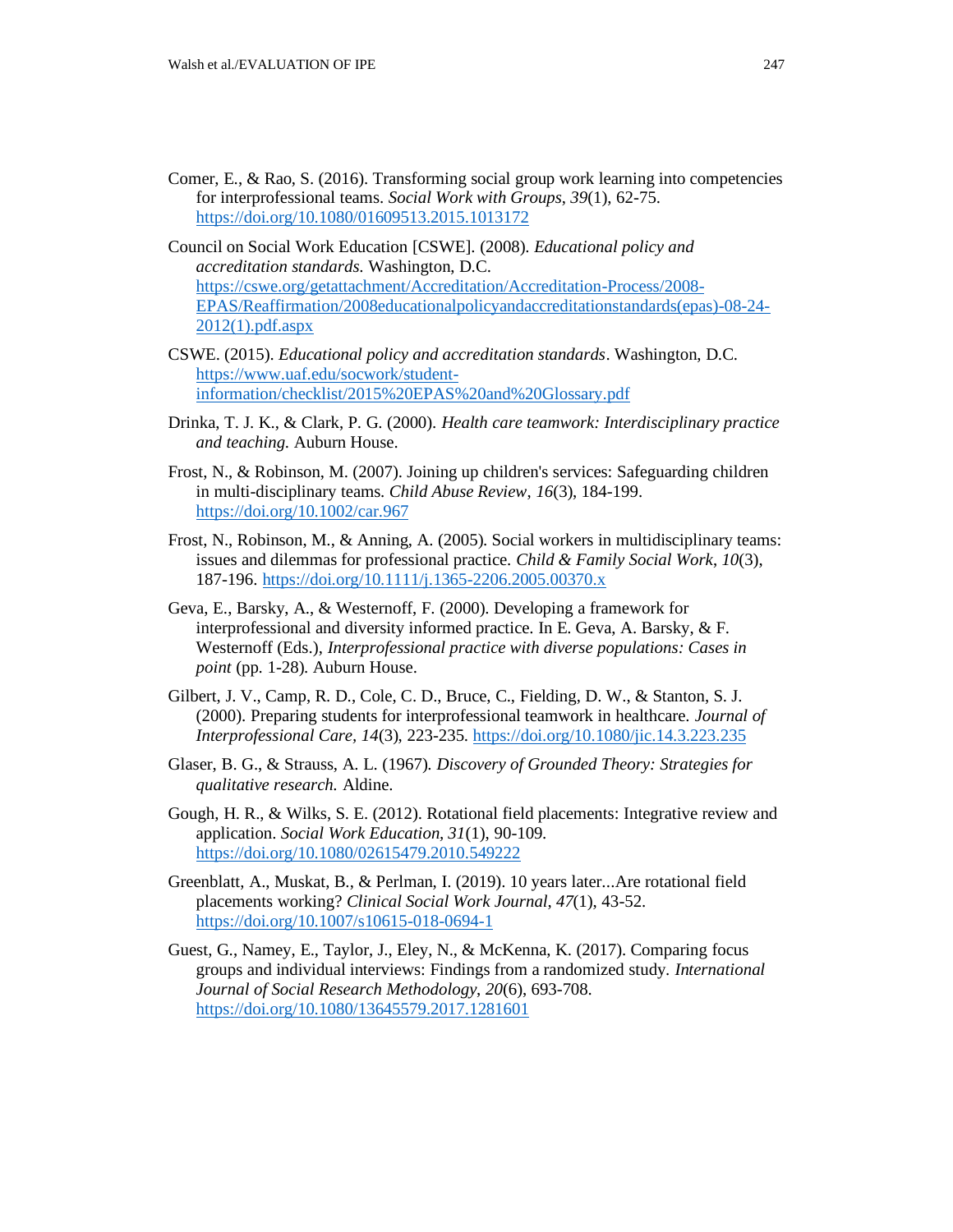- Hall, P., Brajtman, S., Weaver, L., Grassau, P. A., & Varpio, L. (2014). Learning collaborative teamwork: An argument for incorporating the humanities. *Journal of Interprofessional Care*, *28*(6), 519-525. <https://doi.org/10.3109/13561820.2014.915513>
- Holmes, S. D., Smith, E., Resnick, B., Brandt, N. J., Cornman, R., Doran, K., & Mansour, D. Z. (2020). Students' perceptions of interprofessional education in geriatrics: A qualitative analysis. *Gerontology & Geriatrics Education*, *41*(4), 480- 493. <https://doi.org/10.1080/02701960.2018.1500910>
- Hornby, S., & Atkins, J. (2000). *Collaborative care: Interprofessional, interagency and interpersonal* (2nd ed.). Blackwell. <https://doi.org/10.1002/9780470693858>
- Interprofesssional Education Collaborative [IPEC]. (2016). *Core competencies for interprofessional collaborative practice: 2016 update*. Washington, DC. <https://hsc.unm.edu/ipe/resources/ipec-2016-core-competencies.pdf>
- Ivry, J., Lawrance, F. R., Damron-Rodriguez, J., & Robbins, V. C. (2005). Fieldwork rotation: A model for educating social work students for geriatric social work practice. *Journal of Social Work Education, 41*(3), 407-425. <https://doi.org/10.5175/JSWE.2005.020040428>
- Jones, B., Currin-McCulloch, J., Petruzzi, L., Phillips, F., Kaushik, S., & Smith, B. (2020). Transformative teams in health care: Enhancing social work student identity, voice, and leadership in a longitudinal interprofessional education (IPE) course. *Advances in Social Work*, *20*(2), 424-439. <https://doi.org/10.18060/23671>
- Jones, B., & Phillips, F. (2016). Social work and interprofessional education in health care: A call for continued leadership. *Journal of Social Work Education*, *52*(1), 18- 29. <https://doi.org/10.1080/10437797.2016.1112629>
- Kim, I., Elze, D. E., & Ohtake, P. J. (2020). Social work students' attitudes and skills self-efficacy toward collaborative practice improve after interprofessional opioid use disorder case discussion. *Advances in Social Work*, *20*(2), 204-215. <https://doi.org/10.18060/23661>
- Kruger, L. J., Rodgers, R. F., Long, S. J., & Lowy, A. S. (2019). Individual interviews or focus groups? Interview format and women's self-disclosure. *International Journal of Social Research Methodology*, *22*(3), 245-255. <https://doi.org/10.1080/13645579.2018.1518857>
- Lalayants, M. (2013). Multidisciplinary collaboration in child protective clinical consultations: Perceptions of best practices. *Journal of Public Child Welfare*, *7*(3), 253-274. <https://doi.org/10.1080/15548732.2013.798245>
- Lawrence, F. P., Damron-Rodriguez, J., Rosenfeld, P., Sisco, S., & Volland, P. J. (2007). Strengthening field education in aging through university-community agency partnership: The practicum partnership program. *Journal of Gerontological Social Work, 50(1), 135-154. [https://doi.org/10.1300/J083v50n01\\_10](https://doi.org/10.1300/J083v50n01_10)*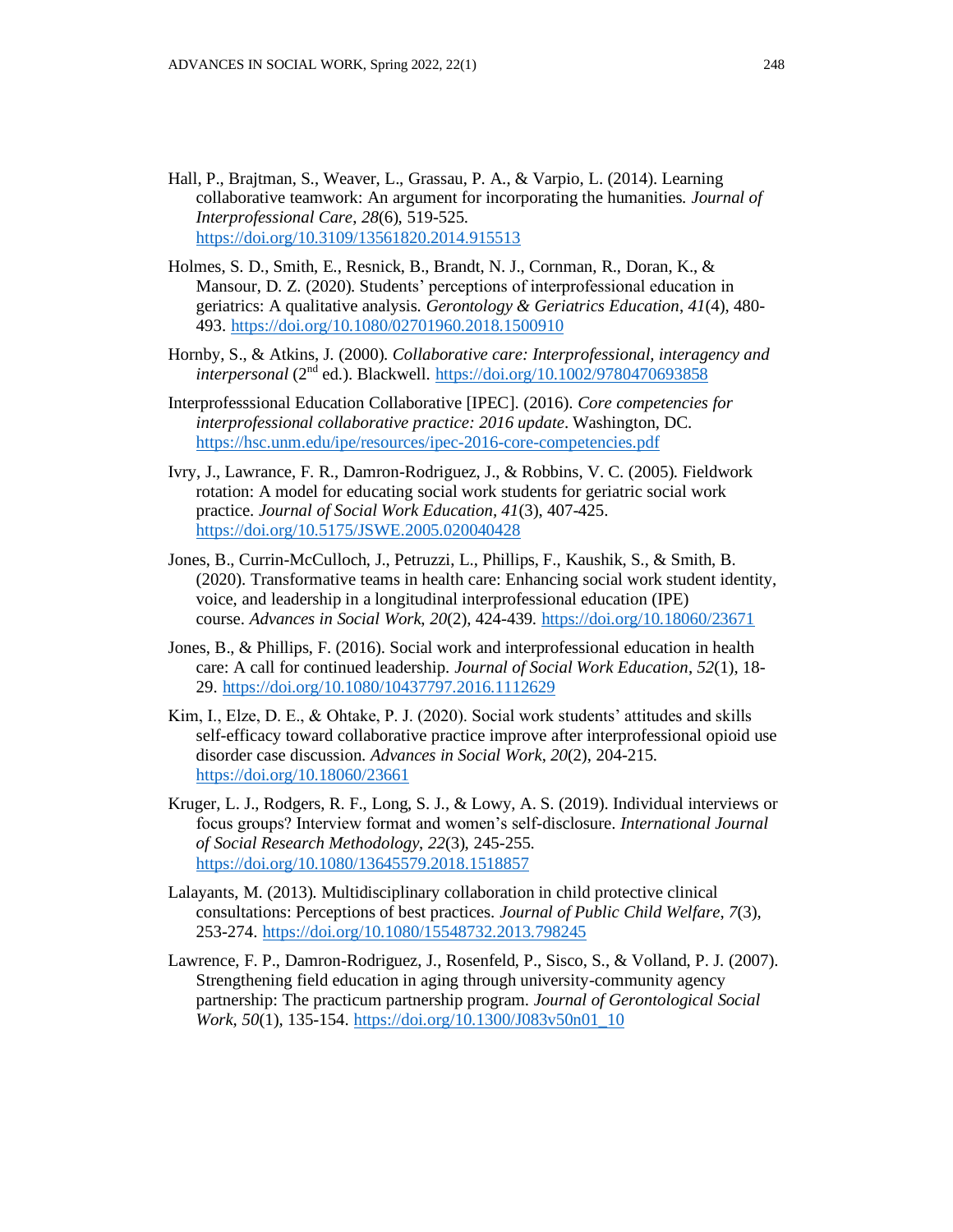- Lewandowski, C., & GlenMaye, L. (2002). Teams in child welfare settings: Interprofessional and collaborative processes. *Families in Society: The Journal of Contemporary Social Services, 83*(3), 245-256. <https://doi.org/10.1606/1044-3894.25>
- Lumague, M., Morgan, A., Mak, D., Hanna, M., Kwong, J., Cameron, C., Zener, D., & Sinclair, L. (2006). Interprofessional education: The student perspective. *Journal of Interprofessional Care*, *20*(3), 246-253. <https://doi.org/10.1080/13561820600717891>
- MacDonnell, C. P., Rege, S. V., Misto, K., Dollase, R., & George, P. (2012). An introductory interprofessional exercise for healthcare students. *American Journal of Pharmaceutical Education, 76*(8), 1-6. <https://doi.org/10.5688/ajpe768154>
- Magnuson, D., Patten, N., & Looysen, K. (2012). Negotiation as a style in child protection work. *Child & Family Social Work*, *17*(3), 296-305. <https://doi.org/10.1111/j.1365-2206.2011.00780.x>
- Matthews, R. L., Parker, B., & Drake, S. (2012). Healthy anger: An interprofessional, service-learning, town-and-gown partnership*. Nursing Education Perspectives, 33*(3), 162-165. <https://doi.org/10.5480/1536-5026-33.3.162>
- Miller, C., Freeman, M., & Ross, N. (2001). *Interprofessional practice in health and social care: Challenging the shared learning agenda*. Arnold.
- Muskat, B., Bogo, M., & Perlman, I. (2011). Making rotational field placements work: Review of a successful pilot of rotational field placements in hospital settings. *Journal of Practice Teaching in Health and Social Work, 11*(1), 5-18. <https://doi.org/10.1921/175951511X651922>
- National Association of Social Workers [NASW]. (2021). *The code of ethics, Revised 2021*. Washington DC. [https://www.socialworkers.org/About/Ethics/Code-of-](https://www.socialworkers.org/About/Ethics/Code-of-Ethics/Highlighted-Revisions-to-the-Code-of-Ethics)[Ethics/Highlighted-Revisions-to-the-Code-of-Ethics](https://www.socialworkers.org/About/Ethics/Code-of-Ethics/Highlighted-Revisions-to-the-Code-of-Ethics)
- Nimmagadda, J., & Murphy, J. I. (2014). Using simulations to enhance interprofessional competencies for social work and nursing students. *Social Work Education, 33*(4), 539-548. <https://doi.org/10.1080/02615479.2013.877128>
- O'Leary, N., Salmon, N., Clifford, A., O'Donoghue, M., & Reeves, S. (2019). "Bumping along": A qualitative metasynthesis of challenges to interprofessional placements. *Medical Education*, *53*(9), 903-915.<https://doi.org/10.1111/medu.13891>
- Pecukonis, E., Doyle, O., Acquavita, S., Aparicio, E., Gibbons, M., & Vanidestine, T. (2013). Interprofessional leadership training in MCH social work. *Social Work in Health Care, 52*(7), 625-641. <https://doi.org/10.1080/00981389.2013.792913>
- Rose, J. (2011). Dilemmas of inter-professional collaboration: Can they be resolved? *Children & Society*, *25*(2), 151-163. [https://doi.org/10.1111/j.1099-](https://doi.org/10.1111/j.1099-0860.2009.00268.x) [0860.2009.00268.x](https://doi.org/10.1111/j.1099-0860.2009.00268.x)
- Salhani, D., & Charles, G. (2007). The dynamics of an interprofessional team: The interplay of child and youth care with other professions within a residential treatment milieu. *Relational Child & Youth Care Practice*, *20*(4), 12-20.